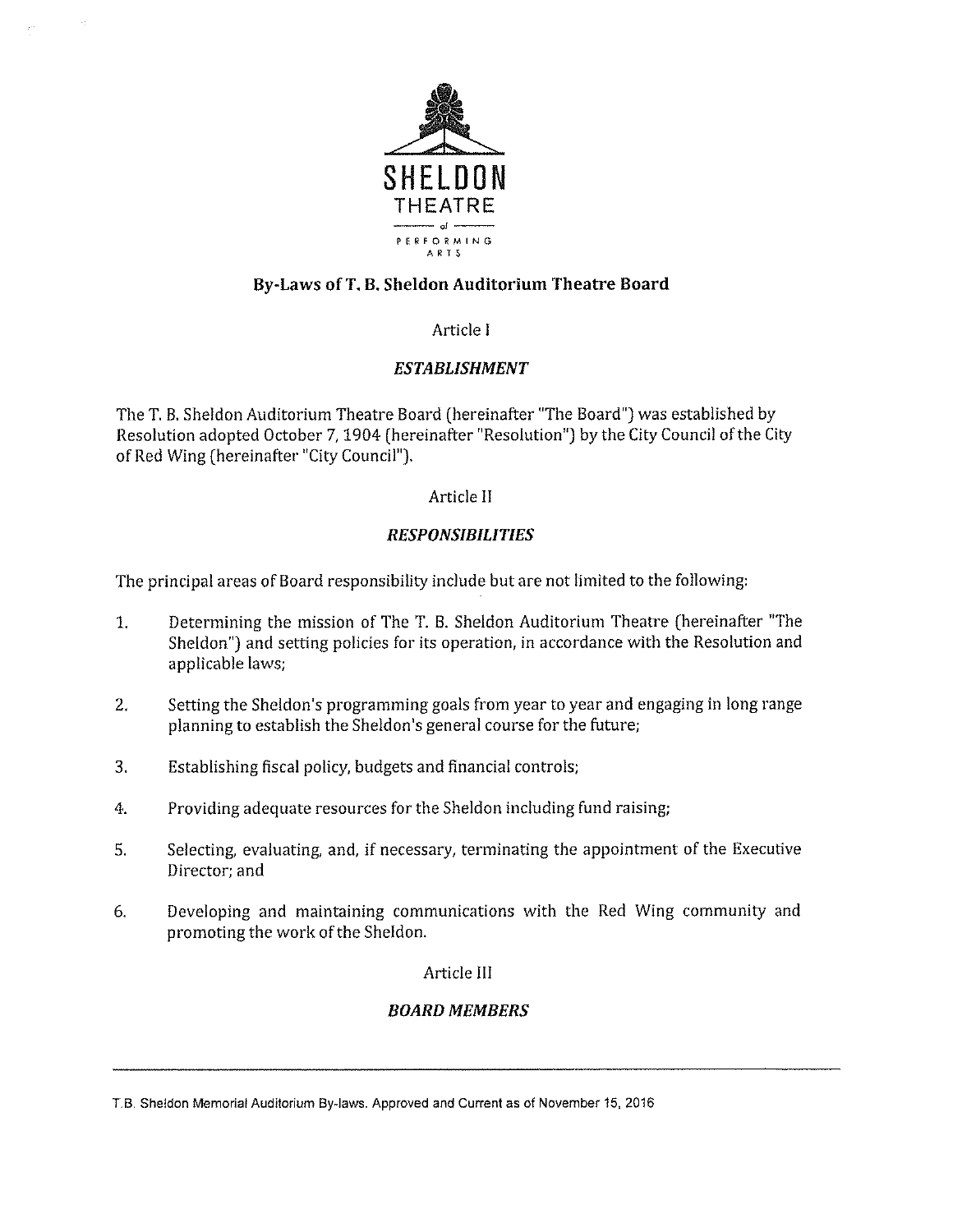- 1. Number and Appointment of Board Members. The Board shall consist of seven [7] members appointed by the Mayor with approval of the City Council. All members shall be voting residents of the City of Red Wing, Minnesota.
- 2. Tenure. Board members shall hold office for a term of five years for up to three successive terms. Terms start on the first of January.
- 3. Resignation or Removal of Board Members.
	- A. Board members may resign from The Board at any time.
	- B. A Board member may be removed by the Mayor, if the member has not attended three consecutive meetings without excuse.
- 4. Vacancies. Any vacancy occurring in The Board may be filled for the unexpired term by appointment by the Mayor.

## Article IV

## **OFFICERS**

- 1. Number. The officers of The Board shall include <sup>a</sup> President, A Vice President, and a Treasurer.
- 2. Election. A Nominating Committee appointed by the President shall propose a slate of officers for election. The Board shall choose such officers every other year at its annual meeting, beginning in 1992.
- 3. Terms of Office. The terms of office for officers of The Board shall be two years.
- 4. President. The President shall preside at all meetings, shall set the agenda for the meetings in consultation with the Executive Director, shall chair the executive committee, appoint chairs of all committees, and evaluate the Executive Director's performance.
- S. Vice President. The Vice President shall, in the absence of the President, exercise all the powers and perform the duties of the President.
- 6. Treasurer. The Treasurer shall ensure that: (a) all operational funds are deposited with the Red Wing City Clerk/Treasurer who, under the direction and control of the Board, shall be responsible for accounting, investment, fund maintenance and disbursement in accordance with City procedures, Minnesota Statutes and the Sheldon founding resolution; ( b) deposit all moneys received from corporate and individual contributions, and foundation grants designated by the Board as " non- public" funds in the Operating and/or Endowment Funds established with the St. Paul Foundation by

T.B. Sheldon Memorial Auditorium By-laws. Approved and Current as of November 15, 2016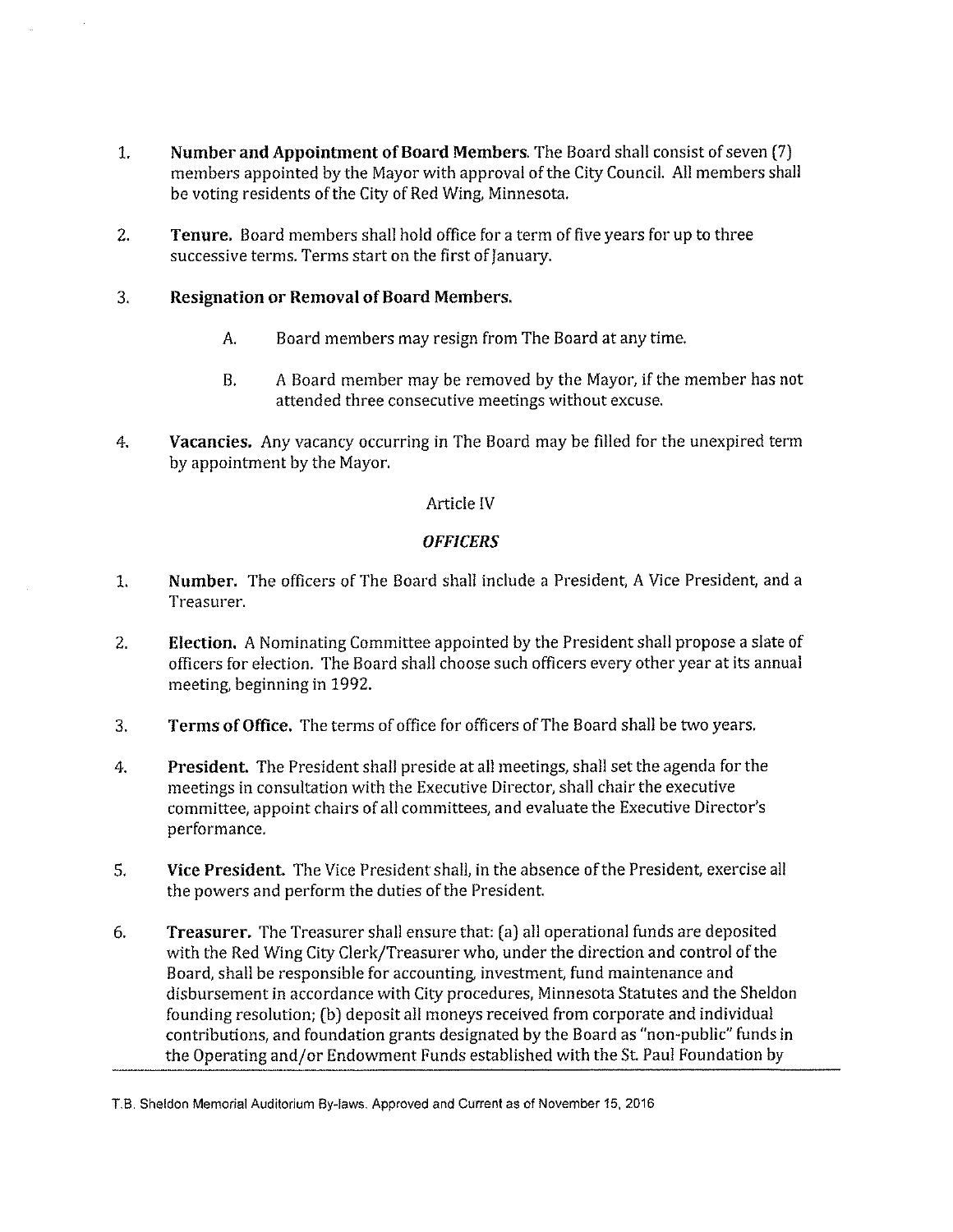resolution of the Board dated July 14, 1989; (c) perform all the duties incident to the office of Treasurer and such other duties as from time to time may be assigned to him or her by the Board or the President.

## Article V

## **MEETINGS**

1. Meeting Place. All meetings of The Board shall be held at the T. B. Sheldon Auditorium Theatre, Red Wing, Minnesota, or at the City of Red Wing City Council Chambers, or at such places as the President shall from time to time designate. All meetings shall be open to the public except as otherwise authorized by law. The President may change the meeting place by giving five (5) days written notice to Board members.

## 2. Time of Meeting.

- A. Regular Meetings. The schedule for a regular meeting of The Board shall be amended from time to time by <sup>a</sup> majority vote of the directors. The President may cancel or delay the meeting as conditions warrant.
- B. Special Meetings. A special meeting for any purpose may be called by the President or by any two (2) Board members, by written request filed with the Vice President who shall mail, electronically mail, or personally deliver to all members, notice of the time and place of such meetings at least twenty-four 24) hours in advance of the scheduled meeting time. Special meeting notices shall state time, place and purpose of the meeting and no other business shall be considered.
- C. Annual Meetings. The annual meeting shall be held each year at <sup>a</sup> date, time, and place to be determined by the President.
- D. Quorum. A majority of the members of The Board shall constitute <sup>a</sup> quorum. A lesser number may adjourn <sup>a</sup> meeting until a quorum is obtained. When a quorum is in attendance at a meeting, action may be taken upon <sup>a</sup> vote of a majority in attendance. No voting shall be done by proxy.
- E. Rules. All meetings of The Board shall be governed by Robert's Rules of Order.

## Article VI

## MANNER OF VOTING

Voting on all questions coming before The Board shall be by the President calling for <sup>a</sup> voice vote. The votes shall be entered upon the minutes of each meeting. A roll call vote on any

T.B. Sheldon Memorial Auditorium By-laws. Approved and Current as of November 15, 2016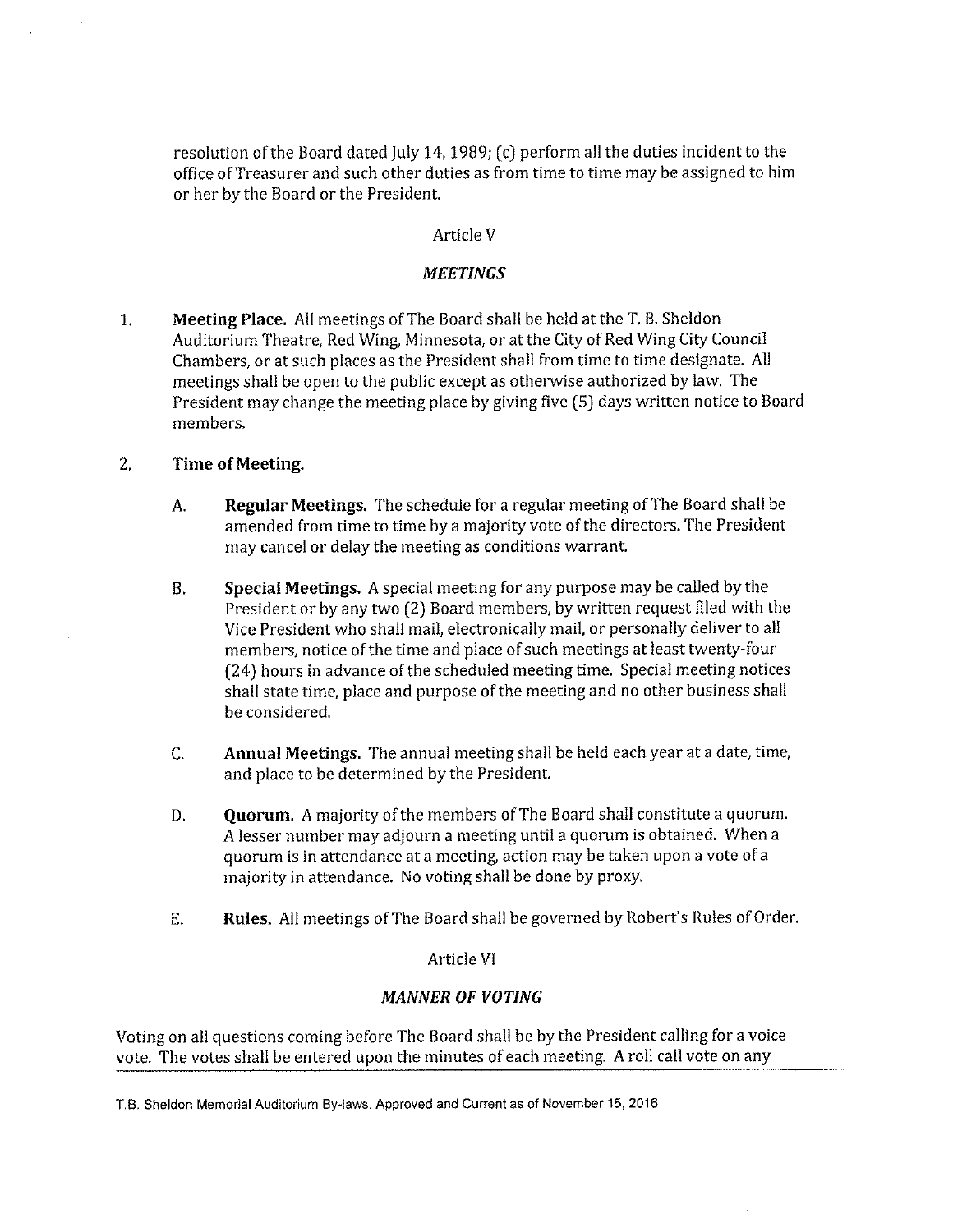question before The Board may be taken upon demand of one or more Board members. A roll call vote shall be taken on any resolution.

## Article VII

## ORDER OF BUSINESS

The order of business at all regular Board meetings shall be as follows, unless the Board directs otherwise:

- 1. Call to Order 2. Excusal of Members 3. Action: Approval of Agenda 4. Action: Approval of Consent Agenda S. Public Comment Period 6. Operational Updates 7, Financial Reports B. Government Relations 9. Other Business: action and discussion 10. Chair's Report 11. Board Concerns
- 12. Adjourn

#### Article Vill

#### **COMMITTEES**

The President shall appoint committees as he or she determines necessary. The President shall state the purpose of the committee and set other guidelines as may be necessary.

#### Article IX

#### ANNUAL BUDGETAND ANNUAL REPORT

The Board shall have an annual budget consistent with the requirements of the Resolution and Minnesota Statutes.

The Executive Director shall present an annual report to the City Council each year during the month of January at the City Council's Annual Workshop. Said report shall review Board plans and projects of the previous year.

All other reports shall be kept and distributed in accordance with applicable laws.

T.B. Sheldon Memorial Auditorium By-laws. Approved and Current as of November 15, 2016